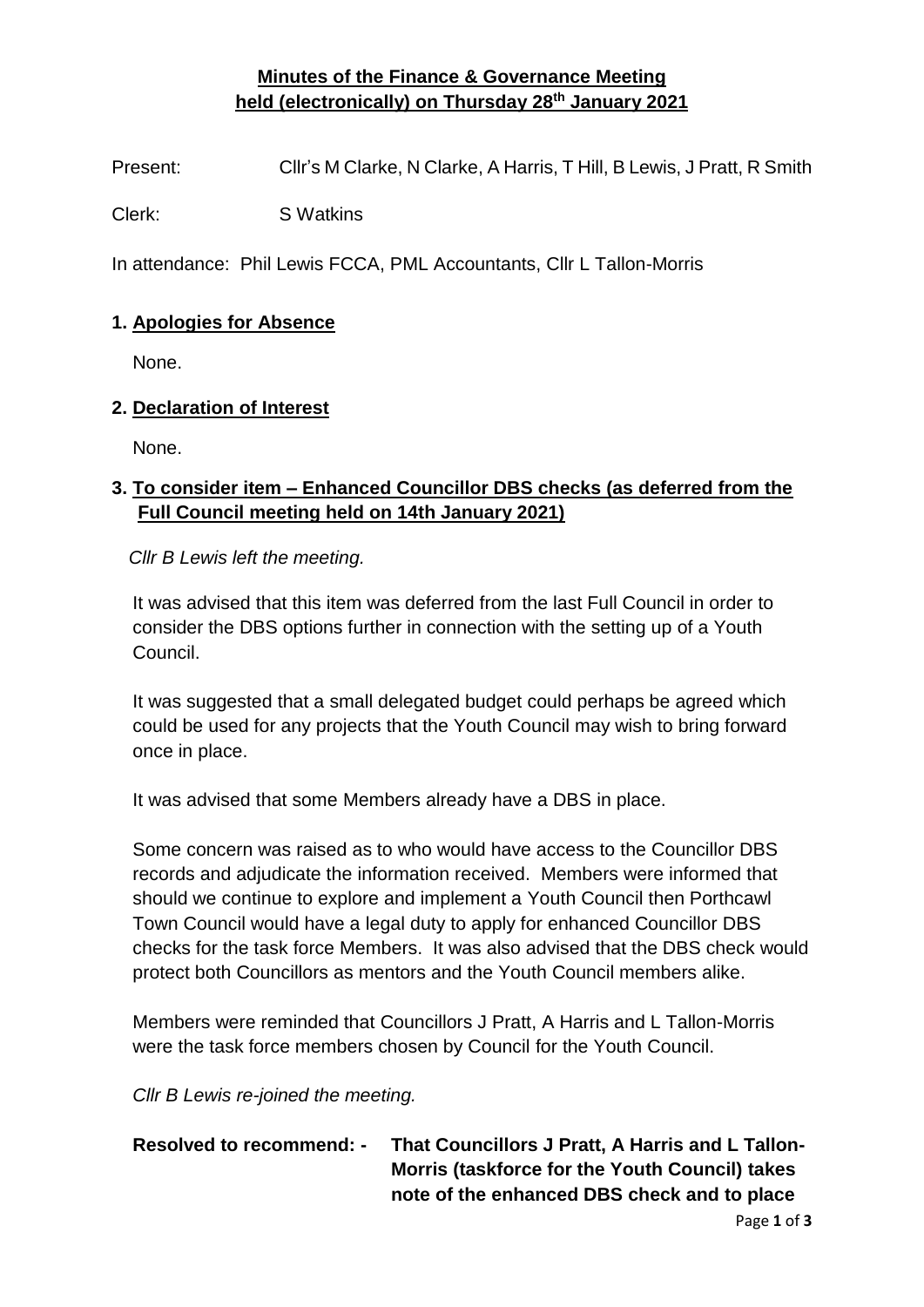**on the next F & G Agenda for further exploration. Enquiries to be made by the taskforce team with Kelly Watson, Monitoring Officer, BCBC in relation to the legality of Council DBS checks.**

### **4. For information – Approved End of Year Accounts (as agreed at the Full Council meeting held on 14th January 2021 - held under separate cover)**

A query was raised regarding an invoice that was paid in early 2020 in that it is understood that the works were possibly not completed. It was advised that in line with procedures the invoice was approved by the previous Mayor of Council prior to payment being made.

**Resolved to recommend: That the Clerk contacts the appropriate supplier on the invoice discussed and report back to the Chair of the Finance & Governance Committee and subsequently report back to the whole of the Finance & Governance Committee under Private & Confidential (on pink).**

# **5. For information – Porthcawl Town Council Precept 2021/2022 and associated documents (attached) (Precept approved by Full Council on 14th January 2021)**

Members were informed that the Precept Process that was passed by Council in 2018 was duly followed in this instance and that One Voice Wales had also confirmed that council had fulfilled its statutory obligations.

It was explained that Council currently have two policies in place relating to the Precept process advising of conflicting procedures. It was suggested that an amendment perhaps be made in the Precept Process policy to state that the Draft Precept be considered by the Finance & Governance Committee prior to full council as currently set out in this Committees Terms of Reference.

A query was raised by a Member as to why no accounts had been presented to the Finance & Governance Committee for eight months. Members were reminded that the accounts had been presented to Members at the Finance & Governance Committee both in July and September as required. It was further advised that the accounts were due to be discussed at the Finance & Governance committee meeting scheduled in November, however, this meeting had been cancelled due to the Clerk's authorised absence.